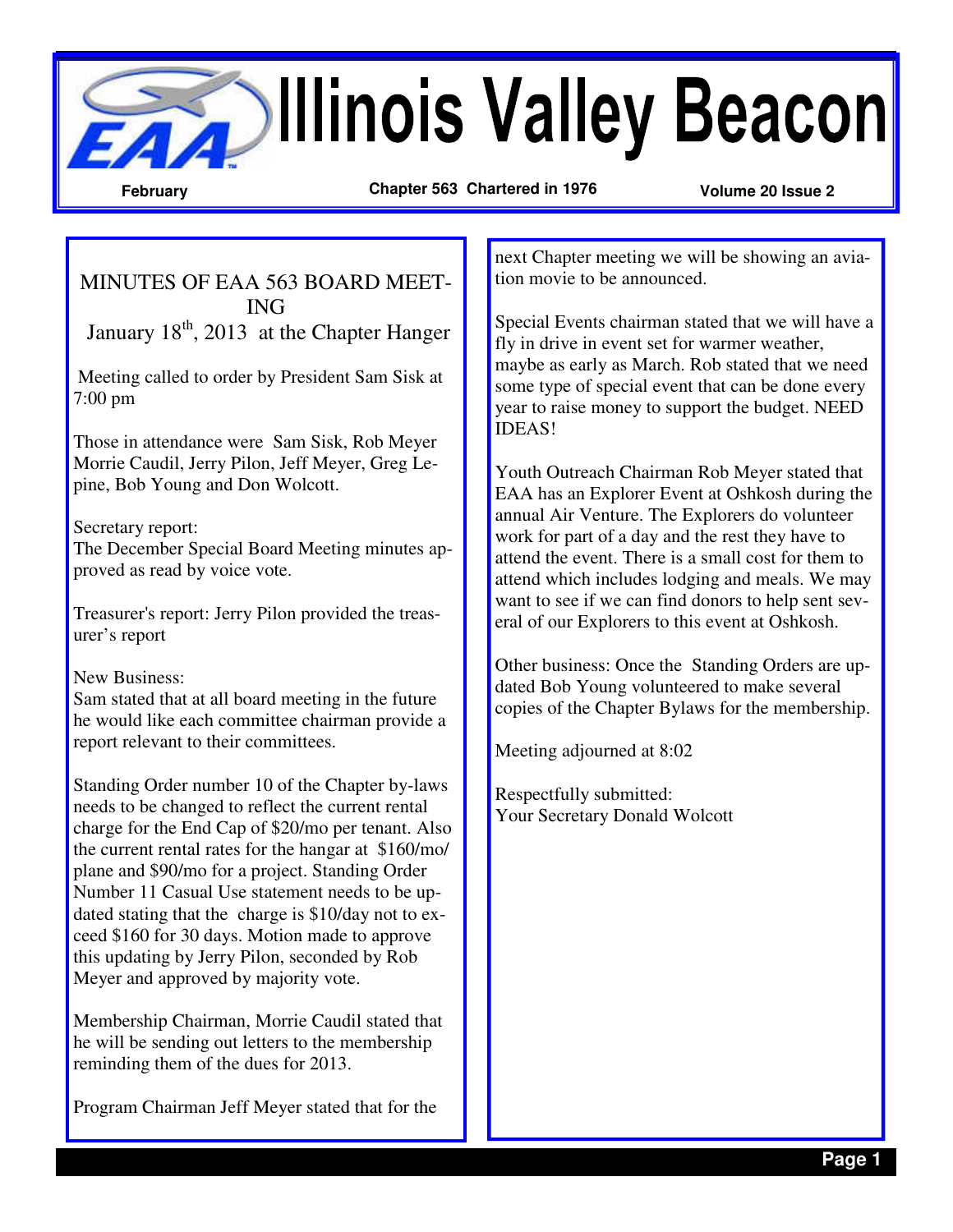## OneX 107

 $\bf{W}$ ell here it is February already. I've only been working on 107 for a little over three months and it's too late to turn back now. I haven 't reached the point where I feel "in over my head".

 Several things have happened since last months article. My Christmas present, a beautiful Sensenich wood prop, arrived a couple of days ago and my engine should be delivered tomorrow.

 Let's start with the landing gear. I told you that after I installed the gear I found the right wheel to be toed out. At the time I estimated it to be three degrees. I believe it was a manufacturing defect caused by the person bending the gear. The axel end of the gear on the right side was bent from the angled side of the gear instead of the straight side. Soon after that I took the gear off and checked it out on the bench and it was closer to five degrees. Sonex asked me to send it back, which I did, and last week they sent me a new one that is correct. I am reinstalling that one as we speak.

 The nose gear was the next "kit" to be installed. The nose wheel and mount come with the Onex kit but the hardware does not. The only hardware Sonex supplies is rivets. The nose gear hardware kit is made up, and supplied as a separate kit, by Wicks, just like the rest of the hardware necessary to build the fuselage and wings.

 My belief is that airplanes are designed by engineers that start with the wings and end up adding things like, nose wheels, engines, and instruments, that they have not allowed room for, no matter what problems they cause. Obviously, the nose gear was a late addition to this airplane, since the rest of the fleet are tail draggers. The engine mount is universal, in that a plate is there to mount the nose gear shaft but a frame is required to add support for the loads. The extra frame adds several additional support struts to the firewall. You can also see in the picture about two inches of nose strut tubing sticking out of the top of the mount. This isn't a problem until you build the battery box and try to mount it like it's shown on the print.



 I had to cut the top of the gear tube off to get the box in at all, and could not move it to the right due to the strut. The box shown is built for, and contains an Odyssey dry cell battery.

 The other problem connected with the nose gear is the nose gear steering. In the first photo you can see the steering cables coming from the bottom corner of the fire wall up to the top of the strut. The suggested



way to do this is to run the cables around pulleys and connect them to the rudder pedals. The cables aren't that long and an aluminum strap is used to make up the difference depending on the position of the pedals. There is no way suggested to adjust the tension or adjust the rudder/nose gear steering. Browsing through



Wicks Catalog I came across these cable adjusters that fit the bill perfectly. They attach to different style cable ends and are much shorter than turnbuckles.

 In the middle of all this I am reminded that I am still a part owner of a Cessna 150 and am responsible for the maintenance. The annual was due and my partners were indisposed for different reasons, so, a week or so was dedicated to the "old" airplane. I never in all my life thought I would be involved in two airplanes at the same time. But I think it is critical to remain current and capable as much as possible during the build period of another plane. Flying once a week in the system should be a minimum amount of time to be compe-

tent. I know of builders who thought renting a C-150 once a month was enough. Not true. Age and lack of training are dragging us all down. Life is wasted on the young.

Keep looking up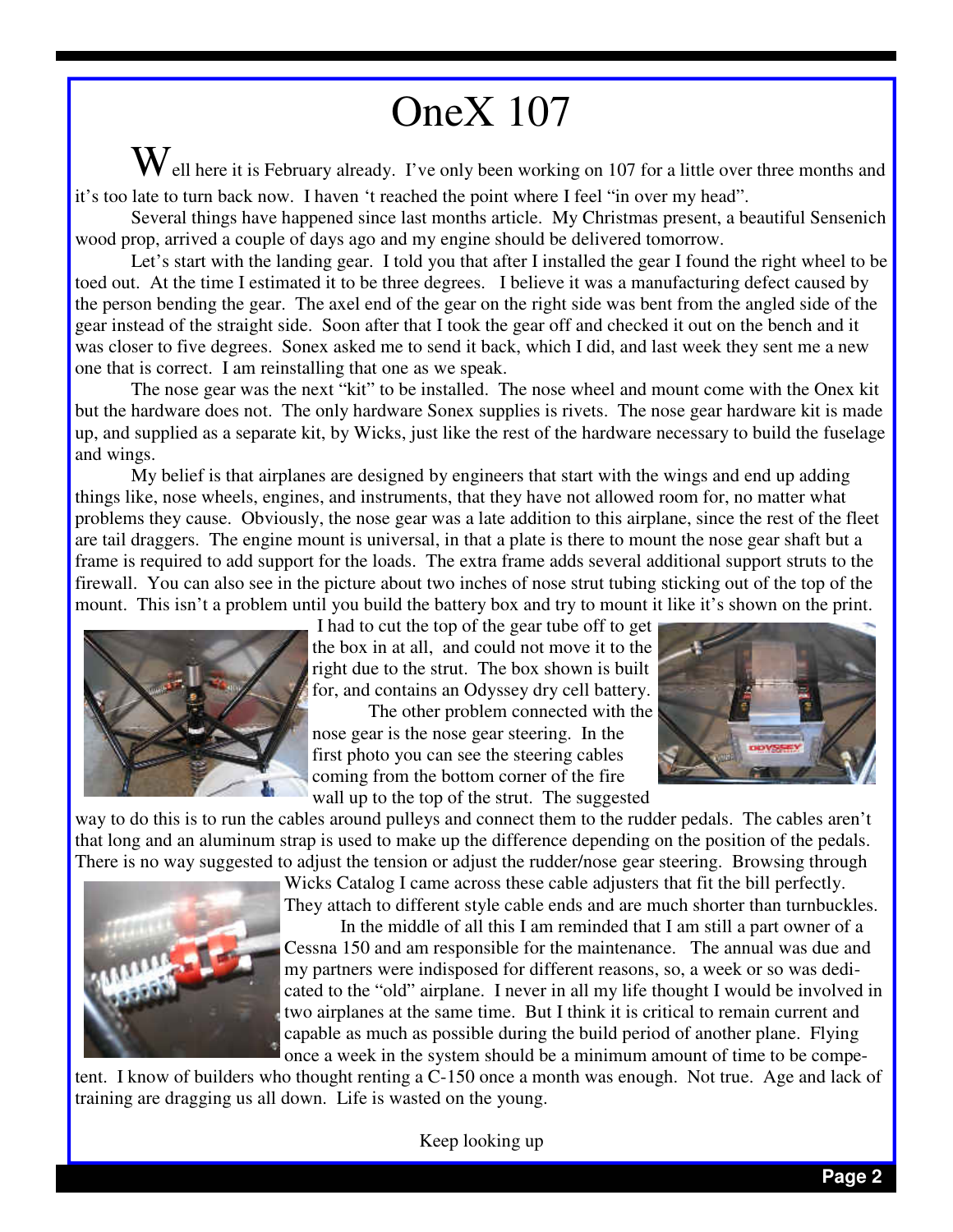## Aviation Exploring Report for January 2013

On January 5 our Explorers met at the hanger and continued to work on their toolbox projects. Some of them finished this project and they helped others make progress.

We had been planning to go to Springfield on Saturday January 19 to visit the Lincoln Land College Airframe and Powerplant training program as well as the Air Combat Museum. Unfortunately when we called to confirm this date with everyone it turns out many of our Explorers had conflicts. Therefore we will re-schedule the trip to Springfield in the future when most of them can attend. On the  $19<sup>th</sup>$  our Explorers did visit the Marshall County Airport in Lacon. Barry Logan, the Airport Manager gave us a tour of the operations and discussed career opportunities and their flight training program. Marshall County Airport is in the midst of a runway expansion project and they have started re-modeling other facilities at the airport…… it is a very friendly airport with some interesting airplanes.

The Boy Scout Council requires all Explorer Posts to be re-chartered every year. This involves updating the Explorer and Adult Leader rosters and paying dues for 2013. The EAA Chapter Board of Directors voted to continue to sponsor our Aviation Explorer Post in 2013 and the Chapter's approved budget for 2013 includes funding to support these activities.

Rob Meyer

Attached below is a log of our planned activities.

| <b>Peoria Aviation Exploer Post 563 at Mt. Hawley Airport</b> |
|---------------------------------------------------------------|
| 2/2/133 Hour Tool Box Workshop                                |
|                                                               |
| 2/16/13 Visit Air National Guard at Peoria                    |
| 3/2/13 Balsa Model Workshop                                   |
| 3/16/13 Flight Training School-Adama Almond                   |

Please call me if you have questions, comments or suggestions.

Thanks,